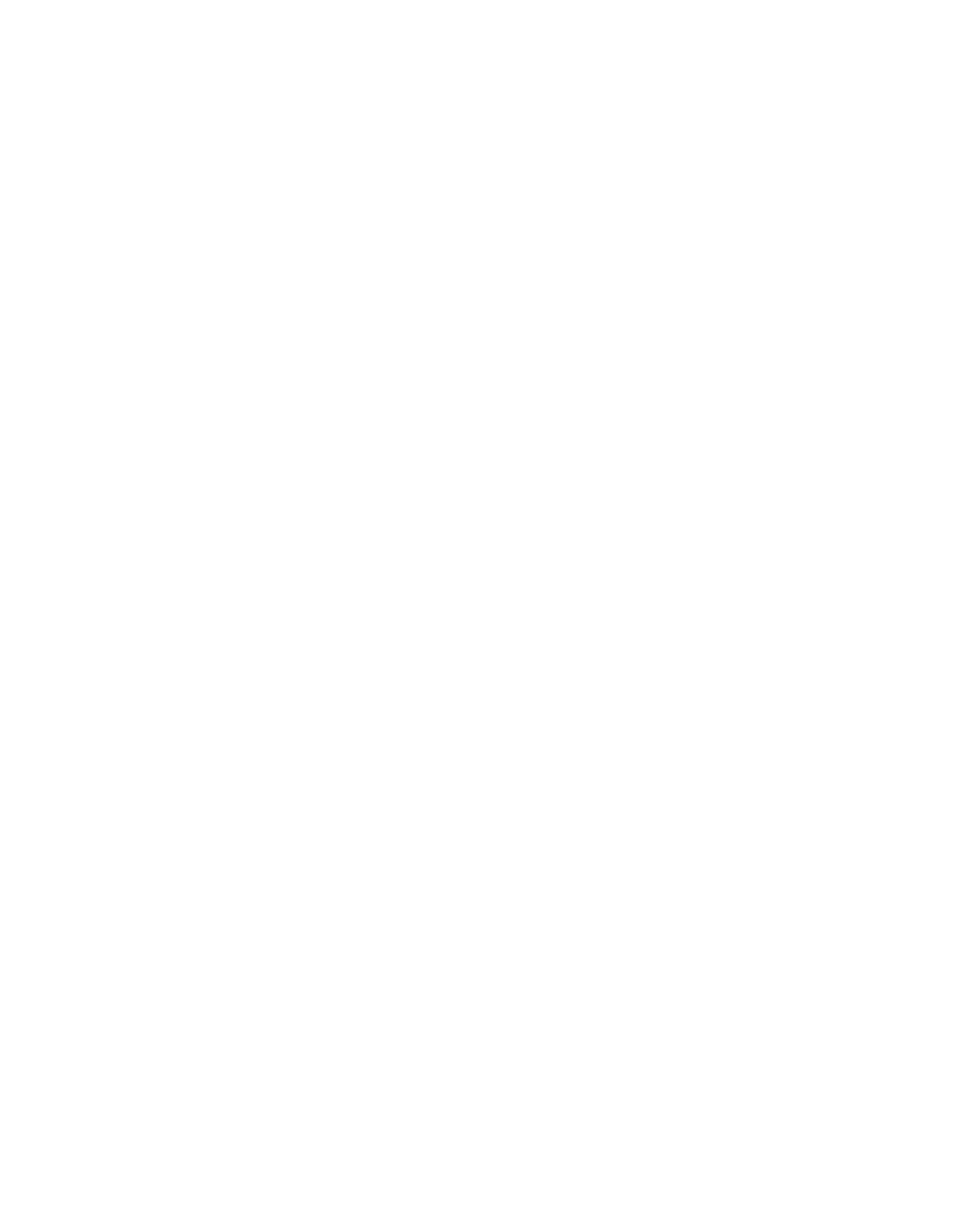# **Table of Contents**

| Section 1.           | Organization             |  |
|----------------------|--------------------------|--|
| Section 2.           |                          |  |
| <b>ARTICLE II.</b>   |                          |  |
| <b>ARTICLE III.</b>  |                          |  |
| <b>ARTICLE IV.</b>   |                          |  |
| <b>ARTICLE V.</b>    |                          |  |
| Section 1.           |                          |  |
| Section 2.           |                          |  |
| Section 3.           |                          |  |
| Section 4.           |                          |  |
| Section 5.           |                          |  |
| Section 6.           |                          |  |
| Section 7.           |                          |  |
| <b>ARTICLE VI.</b>   |                          |  |
| Section 1.           |                          |  |
| Section 2.           |                          |  |
| Section 3.           |                          |  |
| <b>ARTICLE VII.</b>  |                          |  |
| <b>ARTICLE VIII.</b> |                          |  |
| Section 1.           |                          |  |
| Section 2.           |                          |  |
| Section 3.           |                          |  |
| Section 4.           |                          |  |
| Section 5.           |                          |  |
| Section 6.           |                          |  |
| Section 7.           |                          |  |
| <b>ARTICLE IX.</b>   | <b>MEETINGS.</b><br>. 11 |  |
| Section 1.           |                          |  |
| Section 2.           |                          |  |
| Section 3.           |                          |  |
| Section 4.           |                          |  |
| Section 5.           |                          |  |
| Section 6.           |                          |  |
| Section 7.           |                          |  |
| Section 8.           |                          |  |
|                      |                          |  |
| <b>ARTICLE X.</b>    |                          |  |
| Section 1.           |                          |  |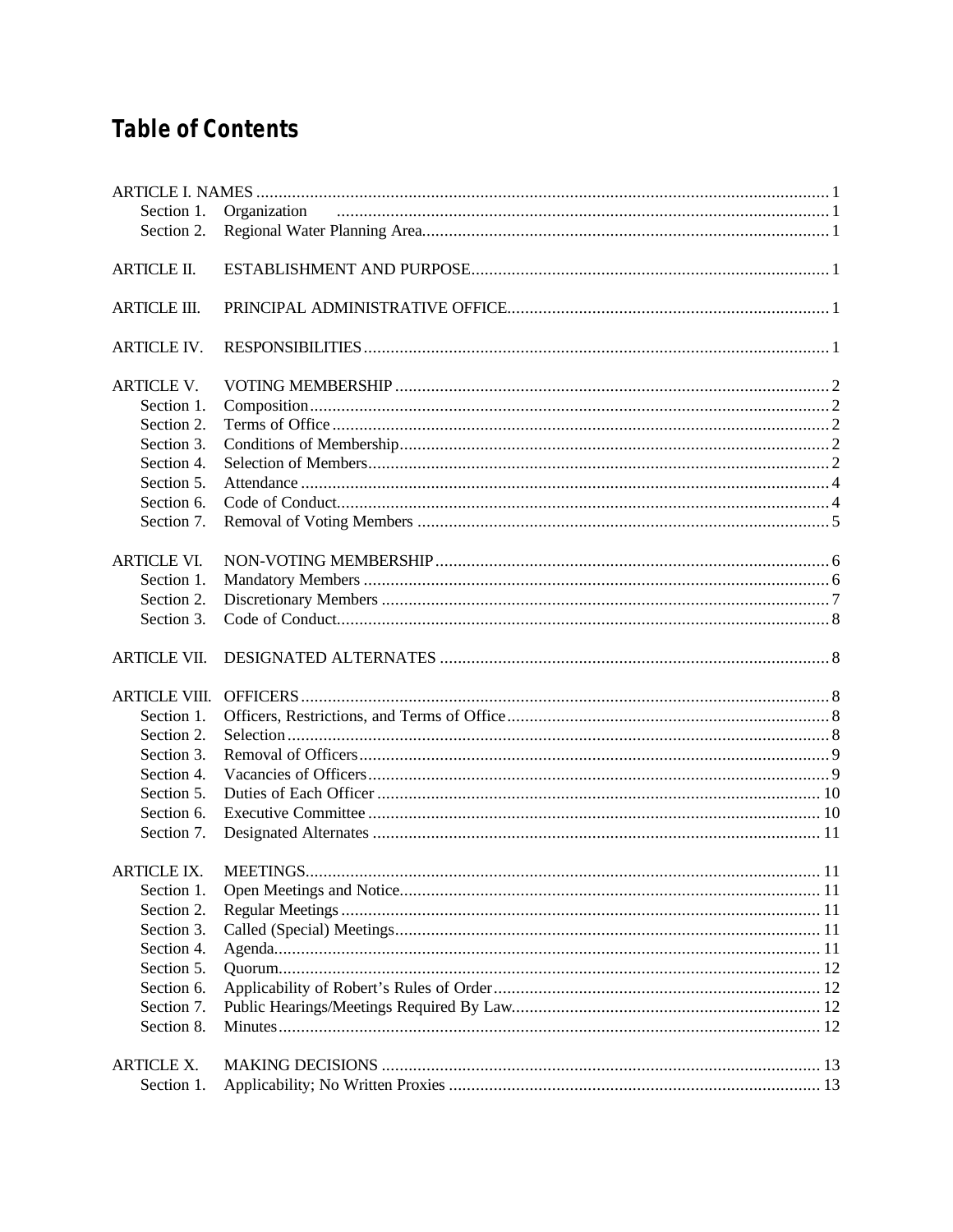| Section 2.          |  |
|---------------------|--|
| Section 3.          |  |
| Section 4.          |  |
|                     |  |
| <b>ARTICLE XI.</b>  |  |
| Section 1.          |  |
| Section 2.          |  |
| Section 3.          |  |
|                     |  |
| <b>ARTICLE XII.</b> |  |
| Section 1.          |  |
| Section 2.          |  |
| Section 3.          |  |
| Section 4.          |  |
| Section 5.          |  |
| Section 6.          |  |
|                     |  |
|                     |  |
|                     |  |
|                     |  |
|                     |  |
|                     |  |
|                     |  |
|                     |  |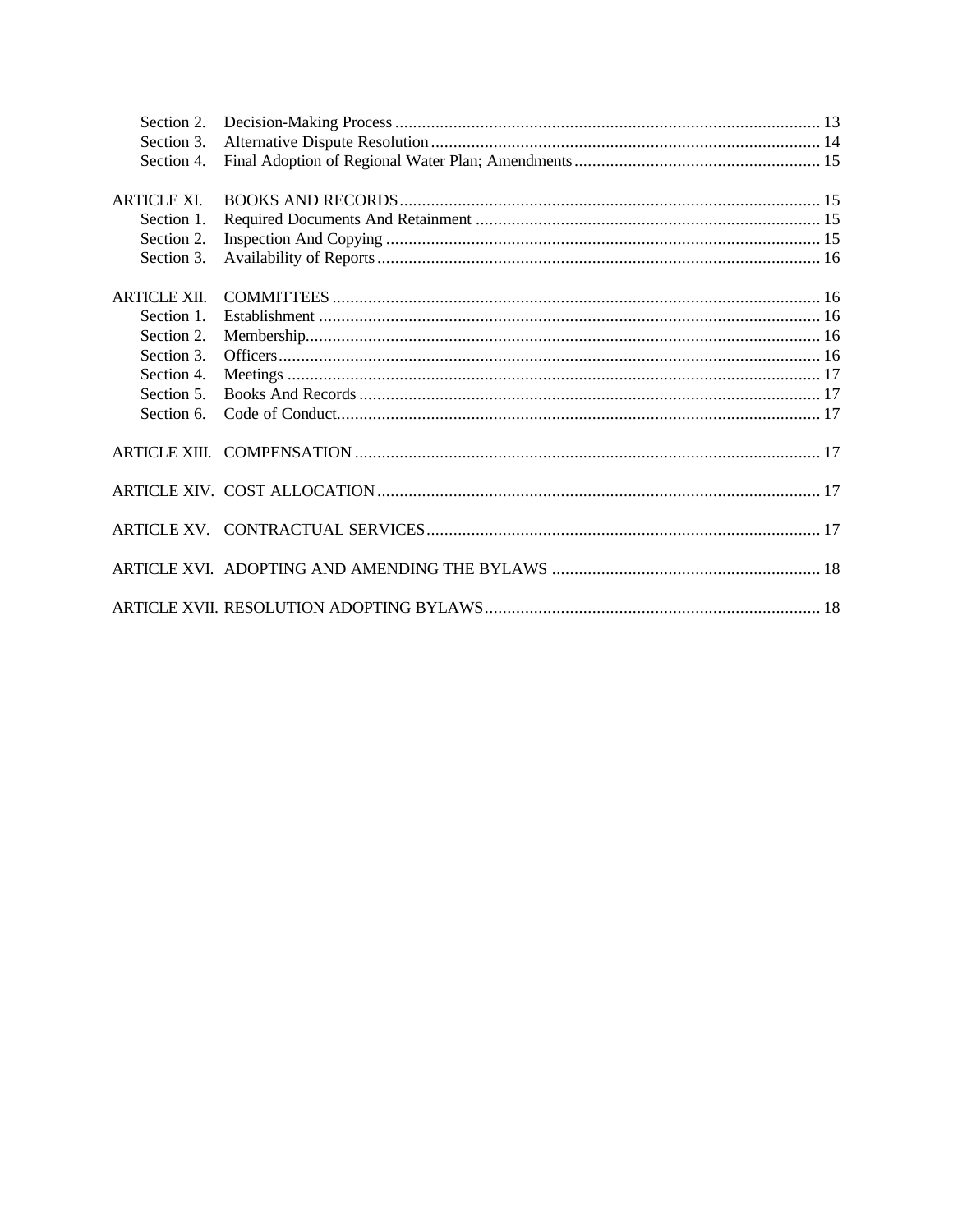# **ARTICLE I. NAMES**

#### **Section 1. Organization**

The official name of this organization shall be the "Model Regional Water Planning Group" (hereinafter "Model RWPG").

### **Section 2. Regional Water Planning Area**

The official name of the regional water planning area designated as "Region Texas Water Development Board" by the Texas Water Development Board (hereinafter "TWDB") in accordance with 31 Texas Administrative Code (hereinafter "TAC") Chapter 357 on February 19, 1998, shall be the "Model Regional Water Planning Area" (hereinafter "Model RWPA").

# **ARTICLE II. ESTABLISHMENT AND PURPOSE**

The Model RWPG was established by appointment of an initial coordinating body by the TWDB on February 19, 1998, and any subsequent additional appointments by the initial coordinating body. The purpose of the Model RWPG shall be to provide comprehensive regional water planning and to carry out the related responsibilities placed on regional water planning groups by state law, including Texas Water Code Chapter 16 and TWDB rules, including 31 TAC Chapters 355, 357, and 358, in and for the Model RWPA.

# **ARTICLE III. PRINCIPAL ADMINISTRATIVE OFFICE**

The principal administrative office of the Model RWPG shall be the principal business offices of [name political subdivision here]. The administrative officer of the Model RWPG for purposes of the Texas Open Records Act shall be [name of employee of political subdivision here]. The Chair of the Model RWPG shall insure that the mailing address and physical address of the principal office and administrative officer are provided to all members of the Model RWPG and the Executive Administrator of the TWDB.

# **ARTICLE IV. RESPONSIBILITIES**

The Model RWPG shall have the responsibility for performing the functions defined in Texas Water Code, Chapter 16 and in 31 TAC Chapters 355, 357, and 358 related to regional water planning groups for the Model RWPA. Foremost among those responsibilities shall be the development of a regional water plan for the Model RWPA that identifies both short and long-term water supply needs and recommends water management strategies for addressing them.

# **ARTICLE V. VOTING MEMBERSHIP**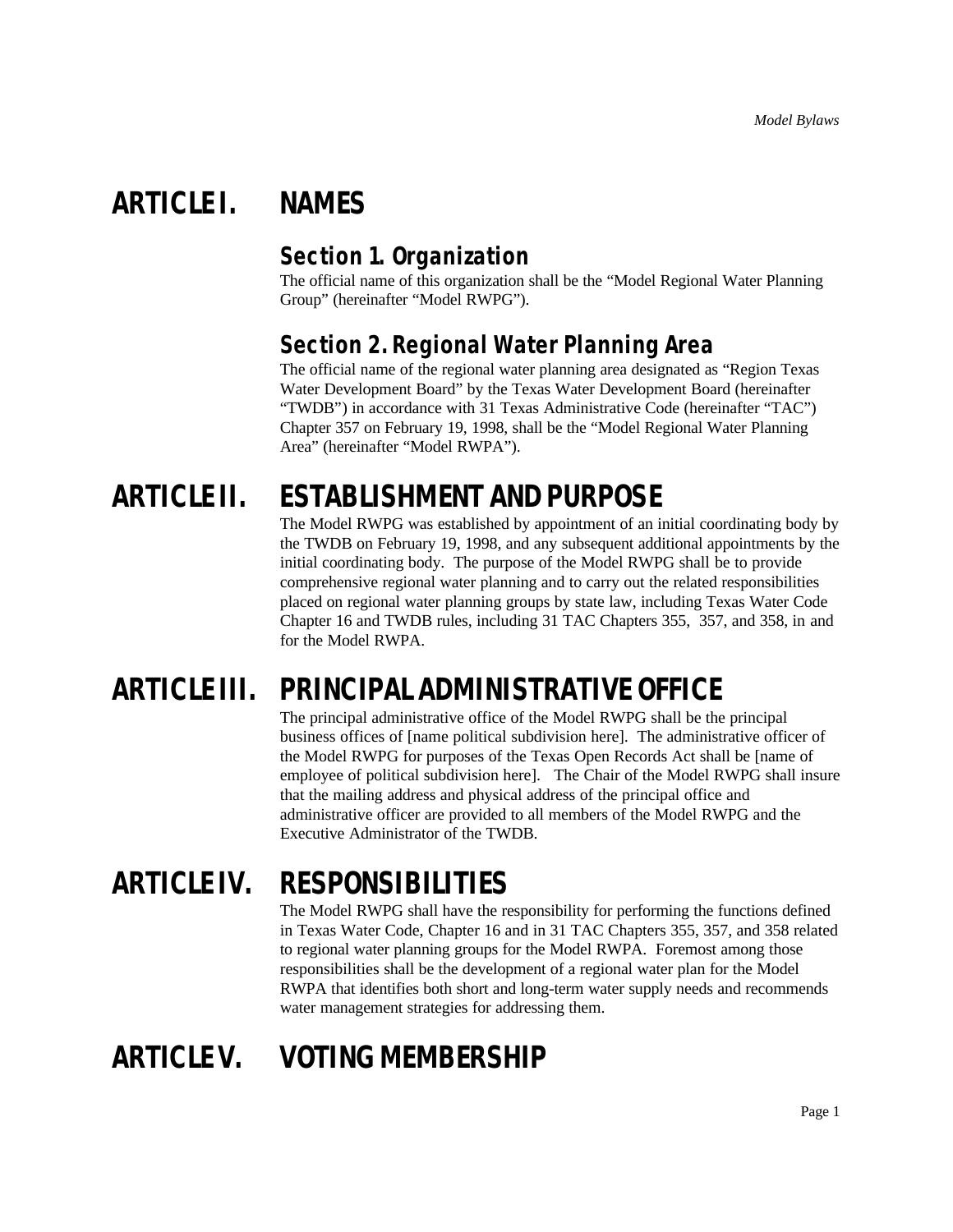#### **Section 1. Composition**

The initial voting members of the Model RWPG shall include the initial coordinating body appointed by the TWDB on February 19, 1998, plus the additional voting members appointed by the initial coordinating body to ensure adequate representation of the interests comprising the Model RWPA stated in Texas Water Code §16.053(c), if present, and other interests determined by the Model RWPG. Thereafter, the voting membership of the Model RWPG shall include persons added or removed as provided under this Article and any 31 TAC  $\S 357.4(g)(4)$  member selected for voting membership under Article VI.

#### **Section 2. Terms of Office**

The terms of all initial voting members shall expire on September 1, 2001. Upon the expiration of the initial terms, all voting members shall draw lots for additional terms of five years or two years, such that half of the voting members' terms will expire in two additional years and the other half in five additional years. If there is an odd number of voting members at the time that lots are drawn, one more than half shall draw lots for the two-year terms. No later than ninety calendar days prior to the end of the two-year terms, the voting members shall initiate procedures to appoint successors for the voting members drawing two-year terms, utilizing the process set forth under Section 4 of this Article. Outgoing voting members shall be given the opportunity to fully participate in the selection process for their successors and shall serve until their successors take office. At the conclusion of the two-year terms described above, all subsequent terms of office for voting members shall be five years, the goal of staggering the terms of office having been accomplished. All persons shall be eligible to serve a maximum of two consecutive terms as a voting member of the Model RWPG.

#### **Section 3. Conditions of Membership**

In order to be eligible for voting membership on the Model RWPG, a person must represent the interest for which a member is sought, be willing to participate in the regional water planning process, and abide by these bylaws.

#### **Section 4. Selection of Members**

No later than ninety calendar days prior to the expiration of a voting member's term, or within forty-five calendar days of the removal of a voting member, the Model RWPG shall post public notice in a newspaper of general circulation in each county located in whole or in part in the Model RWPA soliciting nominations for a successor, identifying the particular interest for which nominations are sought, stating the conditions of membership, delineating the method for submitting nominations, and establishing a deadline for submission of nominations between thirty and forty-five calendar days from the date that public notice was posted. Members of the Model RWPG may also submit nominations in the manner prescribed in the public notice.

The Executive Committee shall receive and process the nominations and, no sooner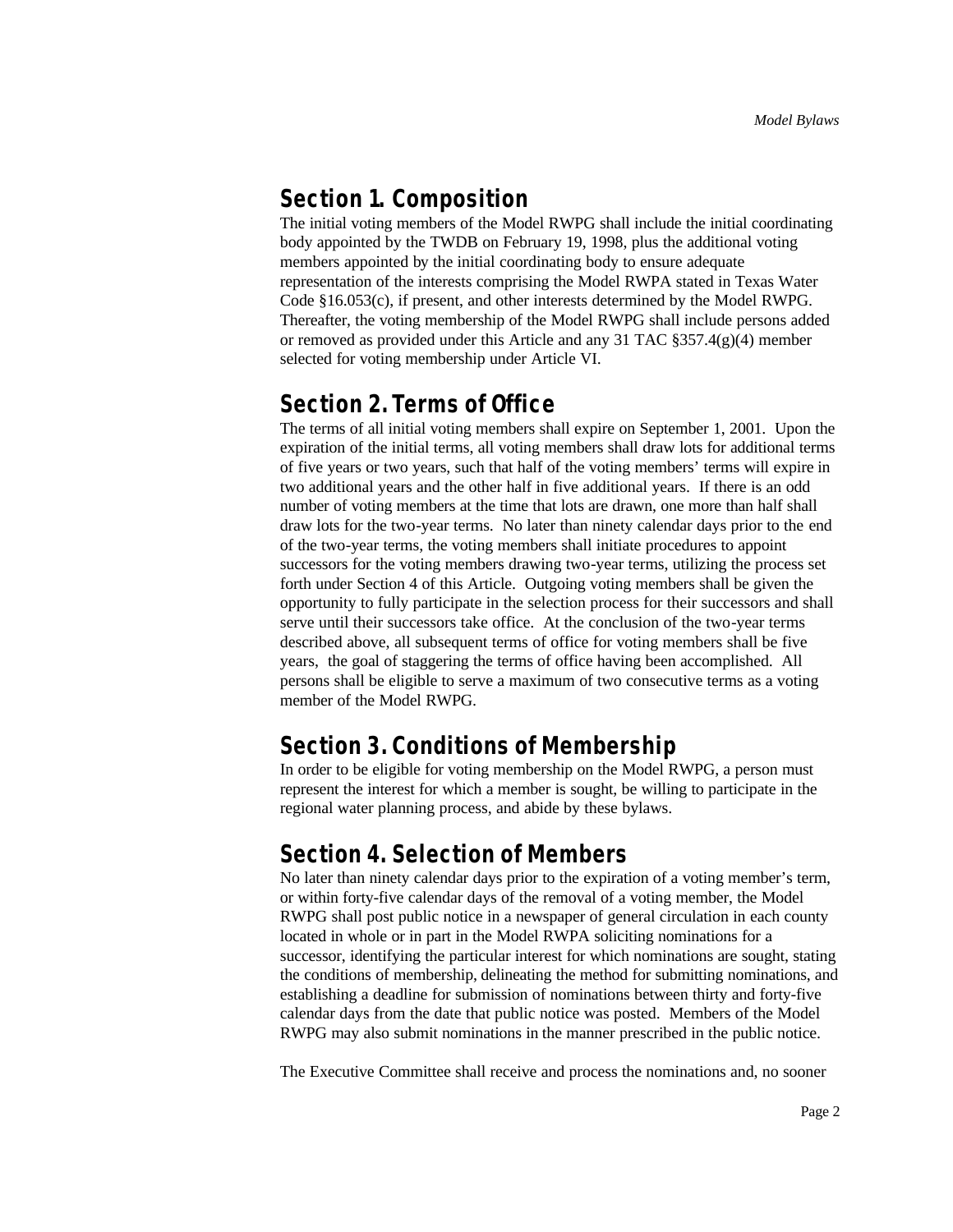than ten calendar days after the deadline for submitting nominations, shall recommend a nominee to the voting membership as a whole, giving strong consideration to a consensus nominee from those individuals and entities that collectively represent that interest. The Executive Committee shall not be bound by the nominations received and may consider any person who meets the conditions of membership as a nominee. The voting membership as a whole shall not be bound by the recommendation of the Executive Committee and may consider any person who meets the conditions of membership as a nominee.

The voting members shall attempt to make a decision for a successor by consensus of at least two-thirds of the voting members. If efforts to reach consensus fail, the Chair shall call for a vote on a nominee. An affirmative vote of two-thirds of the total voting membership of the Model RWPG shall be required to appoint a nominee as a new voting member. If voting fails to select a new voting member, the voting members shall consider other nominations until a new member can be selected by consensus or affirmative vote of two-thirds of the voting membership.

In addition to selecting new voting members to fill vacancies caused by removal or the expiration of a term, the voting members may add members to ensure adequate representation of the interests comprising the Model RWPA by generally utilizing the selection process set forth in this section, with the exception of the ninety and fortyfive day posting deadlines which shall not apply. If such a new member is added, the existing voting members shall determine by consensus, but not less than agreement of two-thirds of the voting membership, the exact applicability of the membership term provisions and restrictions to the new member at the time of the new members selection.

In both the consideration of nominees and the selection of new voting members, the Executive Committee and other voting members shall strive to achieve geographic, ethnic, and gender diversity.

Outgoing voting members shall be given the opportunity to fully participate in the selection process for their successors and shall serve until their successors take office. However, no member shall participate in a vote in which he or she is a nominee.

Because initial members continue to serve for additional terms of either two or five years at the end of their initial terms as set forth under Section 2 of this Article, this Section 4 shall not apply to the regular expiration of the initial terms of the initial members; however, this section shall apply to the selection of a successor for a removed voting member during the initial terms.

#### **Section 5. Attendance**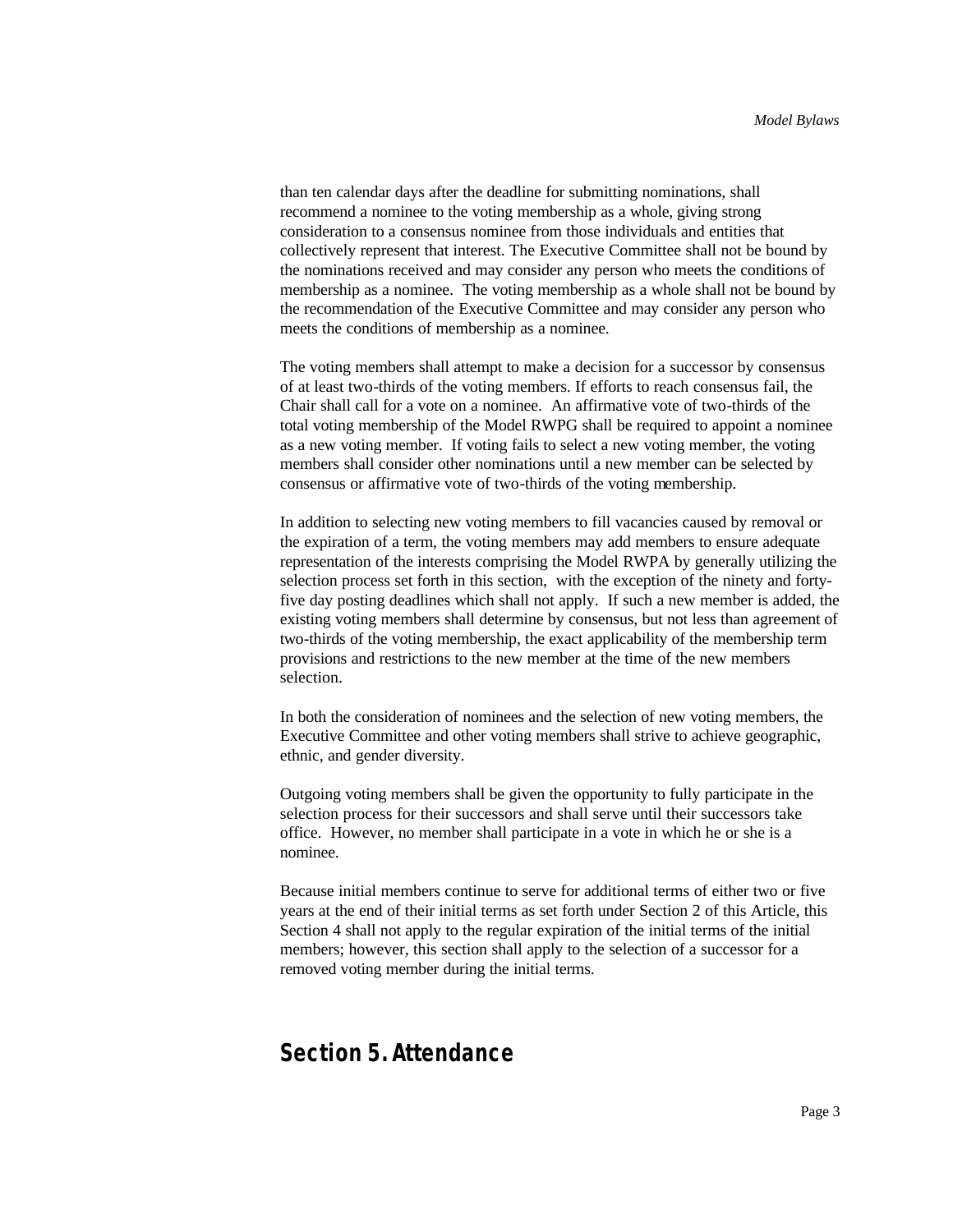All members shall make a good faith effort to attend all Model RWPG meetings and hearings. Records of attendance shall be kept by the Secretary at all Model RWPG meetings and hearings and presented as part of the minutes. Voting members of the Model RWPG that have recorded absences from three consecutive meetings and/or hearings, or at least one-half of the sum of all meetings and hearings in the preceding twelve months, shall be considered to have engaged in excessive absenteeism and shall be subject to removal from membership under Section 7 of this Article. The Chair shall excuse an absence if it is made known to the Chair prior to the beginning of the meeting or hearing that the absence is related to one of the following with supporting documentation made available to the Chair: personal illness, family emergency, or jury or military duty. An excused absence will not be recorded as an absence. Representation by a designated alternate does not excuse a member's absence.

#### **Section 6. Code of Conduct**

Members and designated alternates of the Model RWPG shall ethically conduct the business of the Model RWPG and shall avoid any form or appearance of a conflict of interest, real or apparent, by observing the following:

(a) No member or designated alternate of the Model RWPG shall:

(1) Solicit or accept gratuities, favors, or anything of monetary value from suppliers or potential suppliers of services, materials, or equipment, including subcontractors under recipient contracts; or

(2) Participate in the selection, award, or administration of a procurement where the member or designated alternate has a financial or other substantive interest in the organization being considered for award. Such conflict may be due to any of the following having a financial or familial relationship with the organization:

- i) the member or designated alternate;
- ii) the member's or designated alternate's family;
- iii) the member's or designated alternate's business partner(s); or
- iv) a person or organization that employs, or is about to employ, any of the persons listed in (i)-(iii), above.
- (3) Participate in any deliberation, decision, or vote that would constitute a conflict of interest under federal, state, or local law.
- (2) Potential conflicts of interest shall be clearly stated by the voting member or designated alternate prior to any deliberation or action on an agenda item with which the voting member or designated alternate may be in conflict. Where the potential conflict is restricted to a divisible portion of an agenda item, the Chair may divide the agenda item into parts, at the Chair's discretion, for deliberation and voting purposes. An abstention from participation in deliberations, decisions, or voting and the reasons therefor shall be noted in the minutes.

#### **Section 7. Removal of Voting Members**

(a) Grounds for Removal of Voting Members. The following shall constitute grounds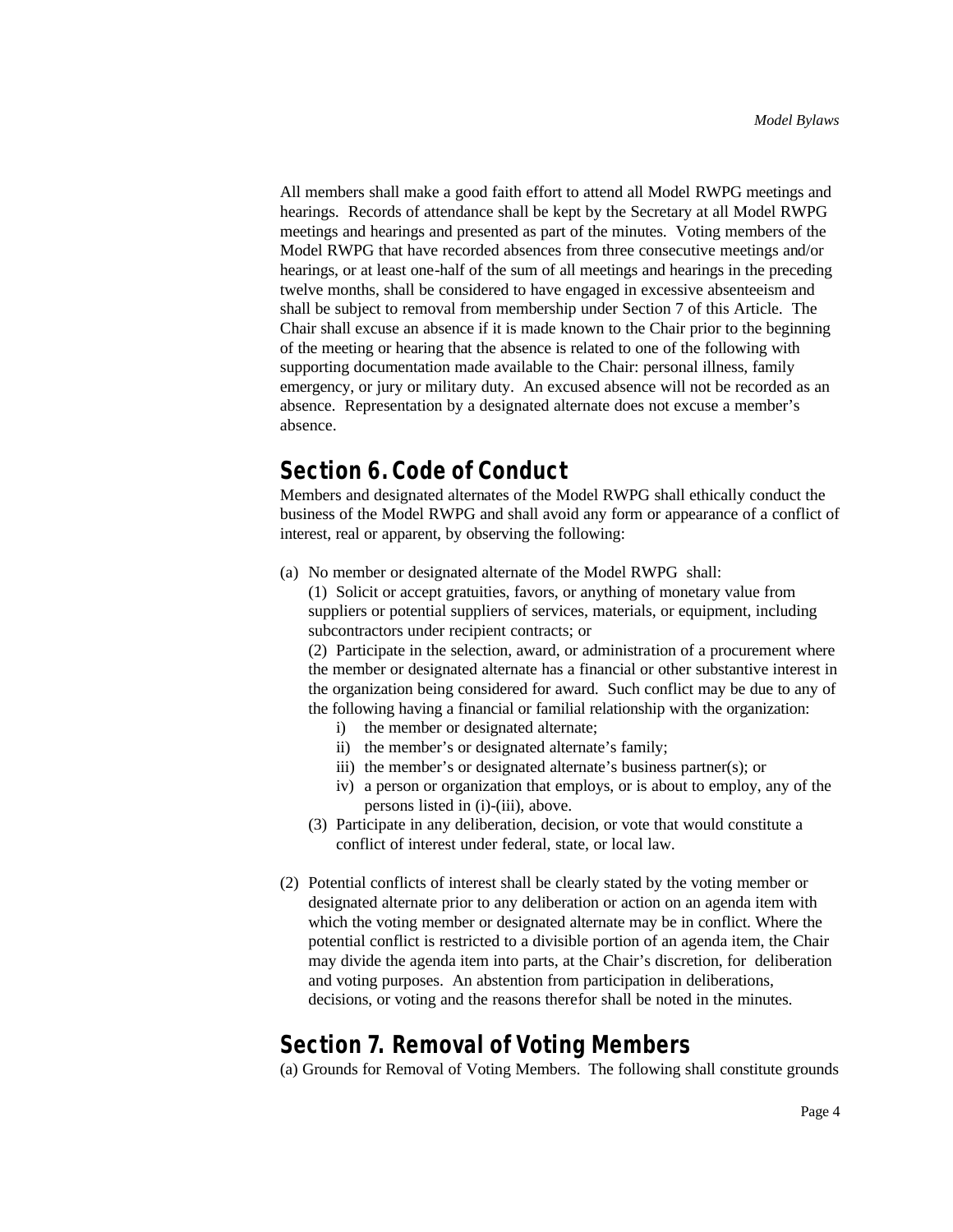for removal of a voting member:

(1) engaging in excessive absenteeism as defined under Section 5 of this Article;

(2) death;

(3) resignation;

(4) failure to abide by the code of conduct provisions set forth under Section 6 of this Article;

(5) appointment of a successor by the voting members upon expiration of the member's term;

(6) change in status so that the member no longer represents the interest he or she was selected to represent;

(7) falsifying documents;

(8) any other serious violation of these bylaws as may be determined by the voting members; or

(9) the voting member's designated alternate engages in any acts described in subdivisions (4), (7), or (8) of this subsection.

(b) Process for Removing Voting Members. Voting members may be removed at any time for any of the grounds for removal of voting members set forth in subsection (a) of this section. Any member with knowledge or suspicion that a voting member or designated alternate has engaged in acts or that events have occurred constituting a ground for removal under subsection (a) of this section shall report such information or suspicion to the Chair. The Chair, upon discovering or receiving such information, shall make a written request to that member for an explanation as to why he or she should not be removed from voting membership. The member shall make written response to the Chair within fifteen calendar days from the date of receipt of the Chair's request. Within five calendar days of receipt of the member's response, the Chair shall forward copies of the response to the voting members. If the Chair continues to suspect that a ground for removal may exist, if the member fails to make a timely response to the Chair's request, or if a voting member requests its inclusion on the agenda after reviewing the written response from the accused member, the Chair shall place an item on the next subsequent meeting agenda calling for the removal of the member. At the meeting, the member subject to the possible removal action may present evidence of why he or she should not be removed. The voting members may remove the member by consensus, but not less than agreement of twothirds of the voting membership. The member subject to the removal action shall not participate in any way in the removal decision, nor shall his or her membership count as part of the total voting membership for purposes of calculating a two-thirds vote.

# **ARTICLE VI. NON-VOTING MEMBERSHIP Section 1. Mandatory Members**

(a) The voting members of the Model RWPG shall add the non-voting members set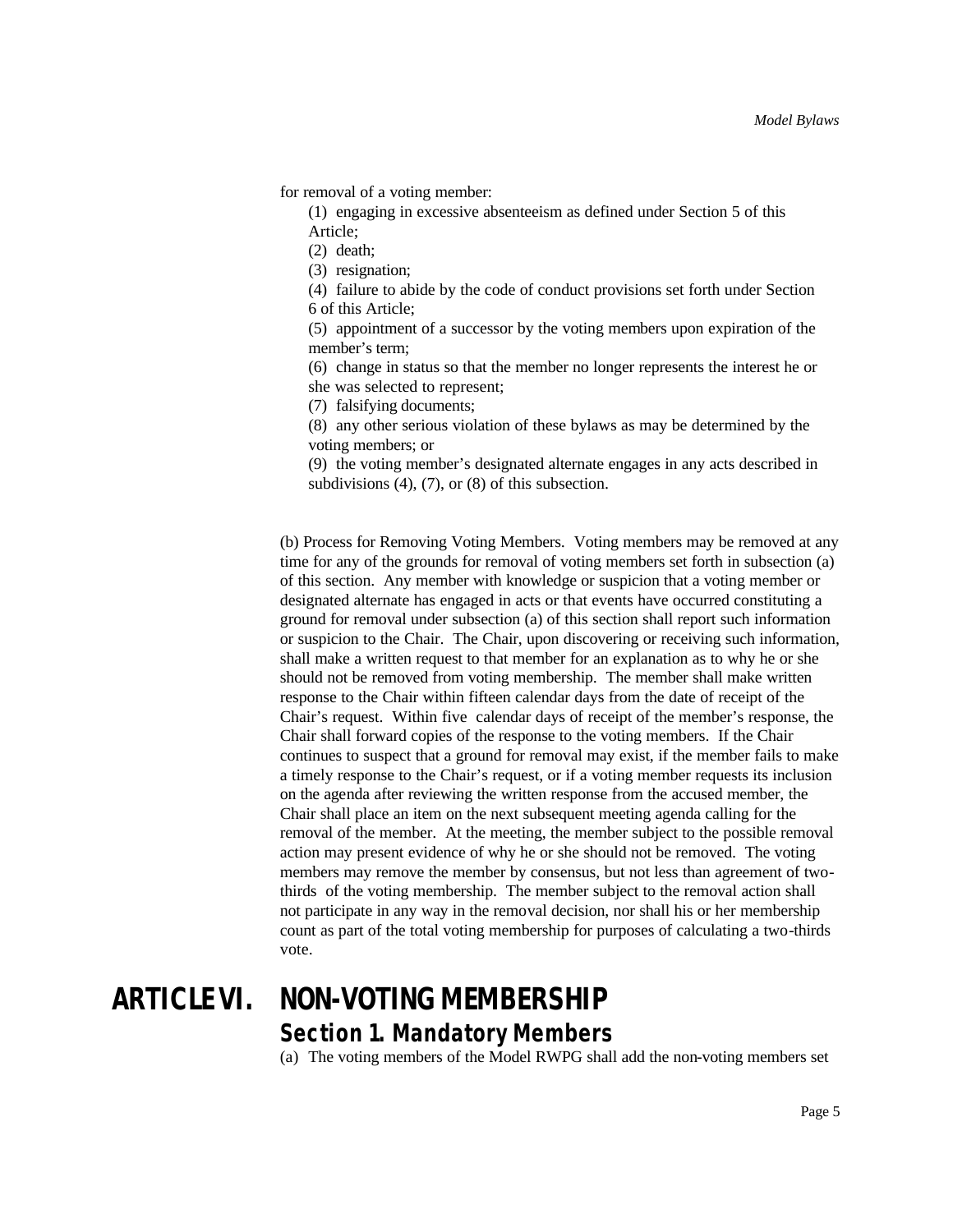forth in 31 TAC  $\S 357.4(g)(1)-(g)(3)$  and accept the designees appointed by the entities set forth therein. Such designees shall have no terms of office and shall serve until replaced by the designating entity. However, if the voting members decide by consensus, but not less than agreement of two-thirds of the voting membership, that a particular designee is hindering the regional water planning efforts of the Model RWPG, the Chair shall make a written request within ten calendar days to the entity requesting the designation of another person to serve as the entity's designee.

(b) The voting members of the Model RWPG shall add at least one non-voting member as set forth in 31 TAC  $\S 357.4(g)(4)$ . Within thirty calendar days of adoption of these bylaws, or within forty-five calendar days of the removal of a 31 TAC §357.4(g)(4) member, the Model RWPG shall post public notice in a newspaper of general circulation in each county located in whole or in part in the Model RWPA, soliciting nominations for persons to serve as a 31 TAC  $\S 357.4(g)(4)$ member, stating the conditions of membership, delineating the method for submitting nominations, and establishing a deadline for submission of nominations of no later that twenty-one calendar days from the date notice was posted. Members of the Model RWPG may also submit nominations in the manner prescribed in the public notice.

The Executive Committee shall receive and process the nominations and, after the deadline for submitting nominations, shall recommend a nominee to the voting membership as a whole, giving strong consideration to a consensus nominee from those individuals and entities that collectively represent the interest as described in 31 TAC §357.4(g)(4). The Executive Committee shall not be bound by the nominations received and may consider any person who meets the conditions of membership as a nominee. The voting membership as a whole shall not be bound by the recommendation of the Executive Committee and may consider any person who meets the conditions of membership as a nominee.

The voting members shall attempt to make a decision for a new member or successor by consensus of at least two-thirds of the voting members. If efforts to reach consensus fail, the Chair shall call for a vote on a nominee. An affirmative vote of two-thirds of the total voting membership of the Model RWPG shall be required to appoint a nominee as a non-voting 31 TAC §357.4(g)(4) member. If voting fails to select a member, the voting members shall consider other nominations until a 31 TAC  $\S 357.4(g)(4)$  member can be selected by consensus or affirmative vote of twothirds of the voting membership.

Once selected, a 31 TAC  $\S 357.4(g)(4)$  non-voting member shall have no term of office and shall serve until removed by the voting members by consensus, but not less than agreement of two-thirds of the voting membership.

(c) The voting members may at any time, including the time of initial selection of a 31 TAC  $\S 357.4(g)(4)$  member, convert the membership of a 31 TAC  $\S 357.4(g)(4)$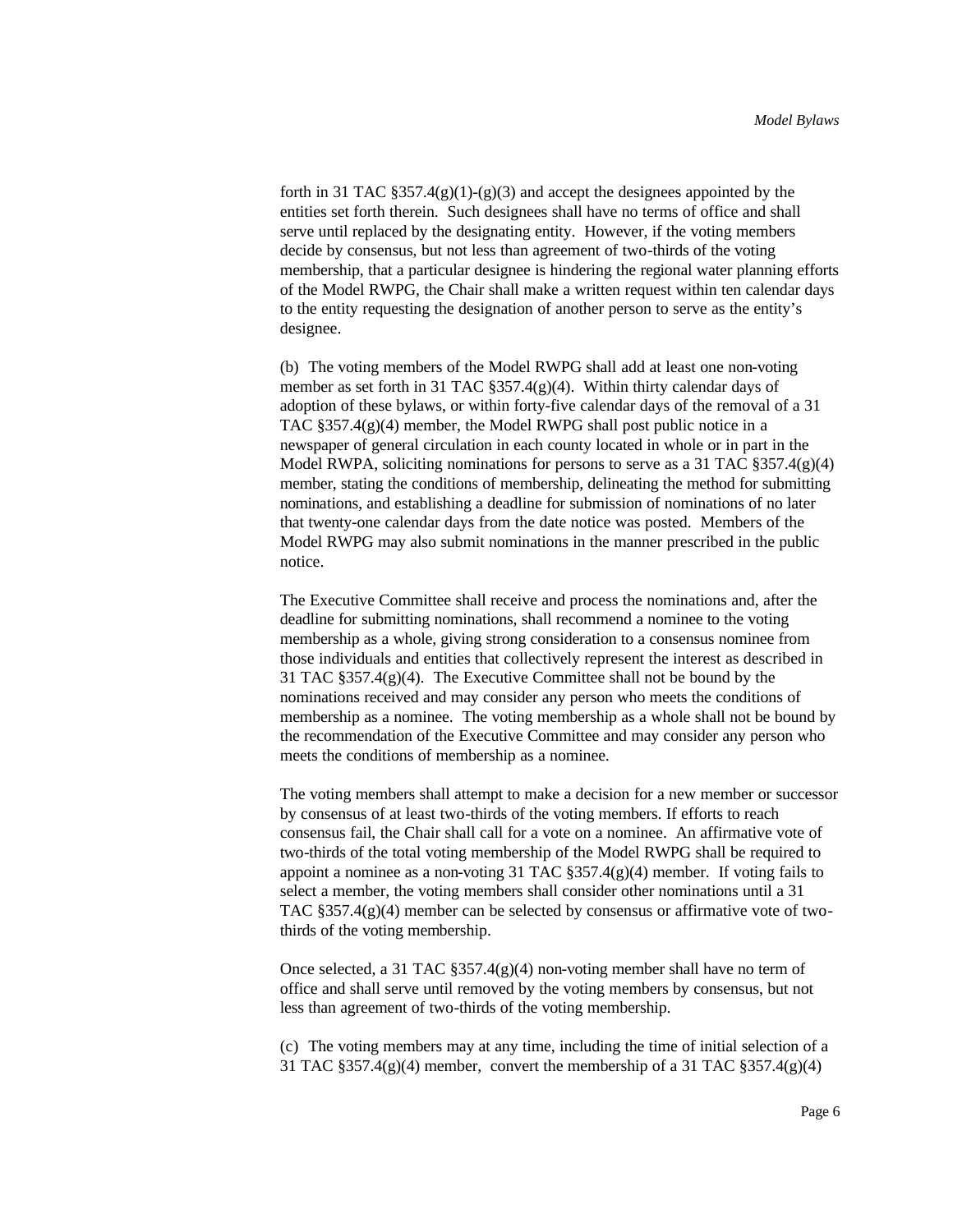non-voting member into a voting membership by a two-thirds vote of the voting membership. If selected to be a voting member, a 31 TAC §357.4(g)(4) member shall have the rights, duties, terms, conditions, and other privileges and obligations of regular voting members. The voting members, excluding the 31 TAC  $\S 357.4(g)(4)$ member subject to the possible membership conversion, shall determine the exact applicability of the membership term provisions and restrictions to the 31 TAC  $\S 357.4(g)(4)$  member at the time of such conversion by consensus, but not less than agreement of two-thirds of the voting membership.

(d) The voting members, excluding the 31 TAC  $\S 357.4(g)(4)$  member subject to the possible membership conversion, may at any time convert the membership of a 31 TAC  $\S 357.4(g)(4)$  voting member into a non-voting membership by consensus, but not less than agreement of two-thirds of the voting membership, not including the voting membership of the 31 TAC  $\S 357.4(g)(4)$  member subject to the possible membership conversion.

# **Section 2. Discretionary Members**

The voting members of the Model RWPG may add or remove as a non-voting member an entity set forth in 31 TAC §357.4(h) by two-thirds vote of the voting membership. If an entity is added, the Chair shall make a written request within ten calendar days to the entity requesting the designation of a person to serve as the entity's designee. Such designees shall have no terms of office and shall serve until replaced by the designating entity or until the entity is removed as a non-voting member. However, if the voting members determine by a two-thirds vote of the voting membership that a particular designee is hindering the regional water planning efforts of the Model RWPG and that the entity should remain as a non-voting member, the Chair shall make a written request within ten calendar days to the entity requesting the designation of another person to serve as the entity's designee.

#### **Section 3. Code of Conduct**

All non-voting members shall comply with the code of conduct provisions under Section 6 of Article V of these bylaws.

# **ARTICLE VII. DESIGNATED ALTERNATES**

Each member shall designate an alternate to represent him/her when he/she is unable to attend a meeting or hearing. Each member must notify the Chair in writing of the name and address of the member's designated alternate at least forty-eight hours prior to the first meeting or hearing at which the designated alternate will appear on behalf of the member. If the member fails to provide such notice, the Chair may forbid the participation of the designated alternate at the meeting or hearing. The Chair shall not recognize the designation of more than one alternate per member at any given time. The Chair shall not recognize more than two alternate designations of any kind per member per calendar year unless the Model RWPG expressly decides to waive this provision.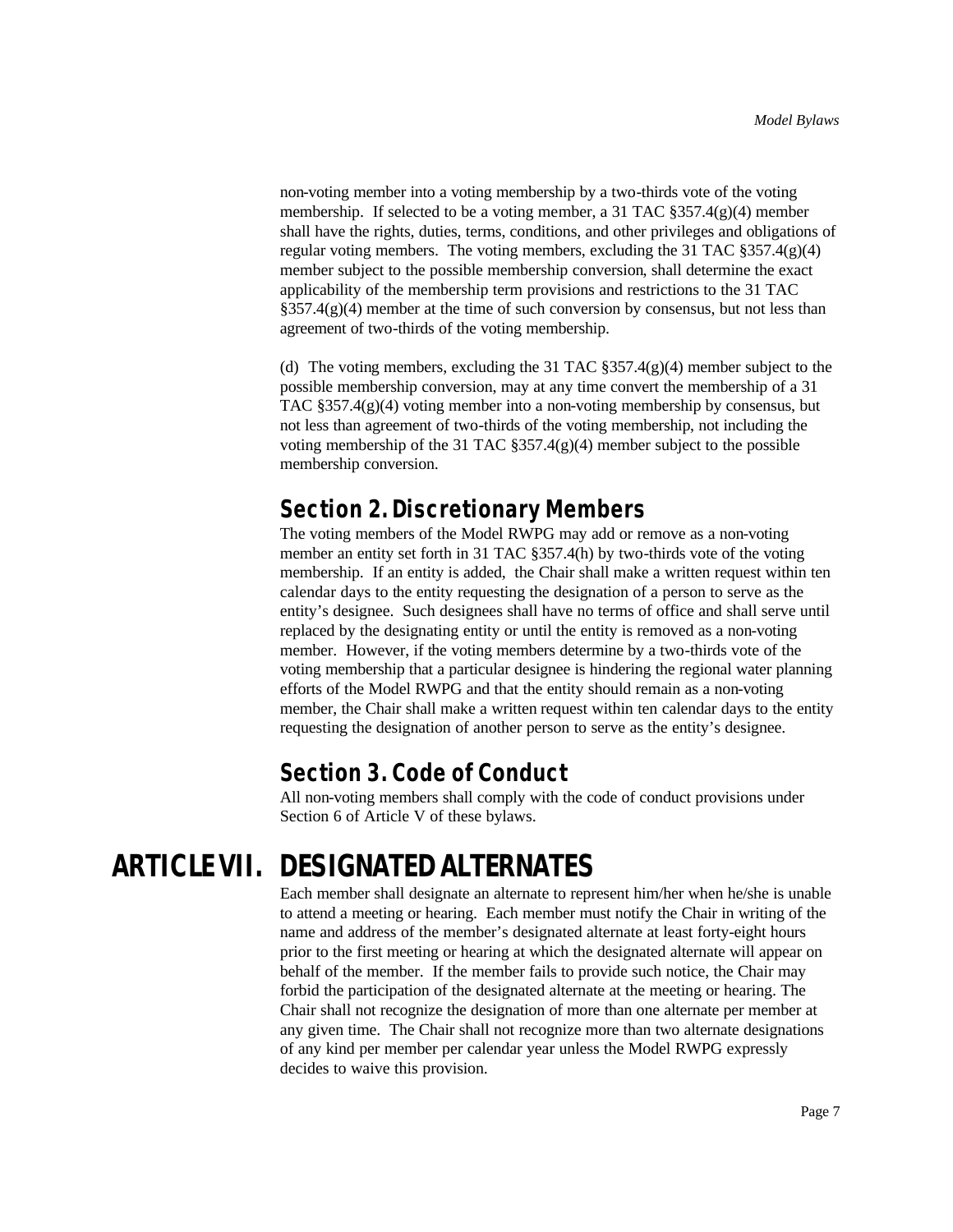The designated alternate shall enjoy the same voting privileges, or lack thereof, and shall be bound by the same duties, terms, and conditions as the member they represent, except as otherwise provided in these bylaws. However, a designated alternate for a voting member who serves as an officer shall not be allowed to serve in the capacity as an officer in the member's absence.

The Chair shall provide each member with a current list of all members and their designated alternates.

# **ARTICLE VIII. OFFICERS**

### **Section 1. Officers, Restrictions, and Terms of Office**

Voting members of the Model RWPG shall select from the voting membership a Chair, Vice Chair, and Secretary to serve as officers. Each officer shall serve a term of one calendar year . However, the terms of the initial officers selected under Section 2 of this Article shall expire when the regular officers take office as provided under this Article. Except as provided under Section 4 of this Article, an officer shall serve until his or her successor takes office. No two voting members representing the same interest shall serve as officers at the same time. Elections shall be held annually, with no restrictions on the number of consecutive terms an individual may serve as an officer other than those that apply because of his or her status as a voting member under these bylaws.

#### **Section 2. Selection**

(a) Initial Officers. Within fourteen days after the adoption of these bylaws, the voting members shall select initial officers. Nominations shall be made from the floor by voting members. The voting members shall select officers from among the nominees by consensus, but not less than agreement of two-thirds of the voting members present.

(b) Regular Officers. Regular officers shall be selected at the first meeting of each calendar year after the calendar year in which these bylaws were adopted. Written notice of the meeting to select officers shall be mailed to all members of the Model RWPG by the current Secretary thirty calendar days prior to the meeting. Nominations shall be made from the floor by voting members. The voting members shall select officers from among the nominees by consensus, but not less than agreement of two-thirds of the voting members present.

#### **Section 3. Removal of Officers**

Any officer may be removed from office for any of the grounds for removal of voting members set forth under Article V of these bylaws, or for repeated failure to carry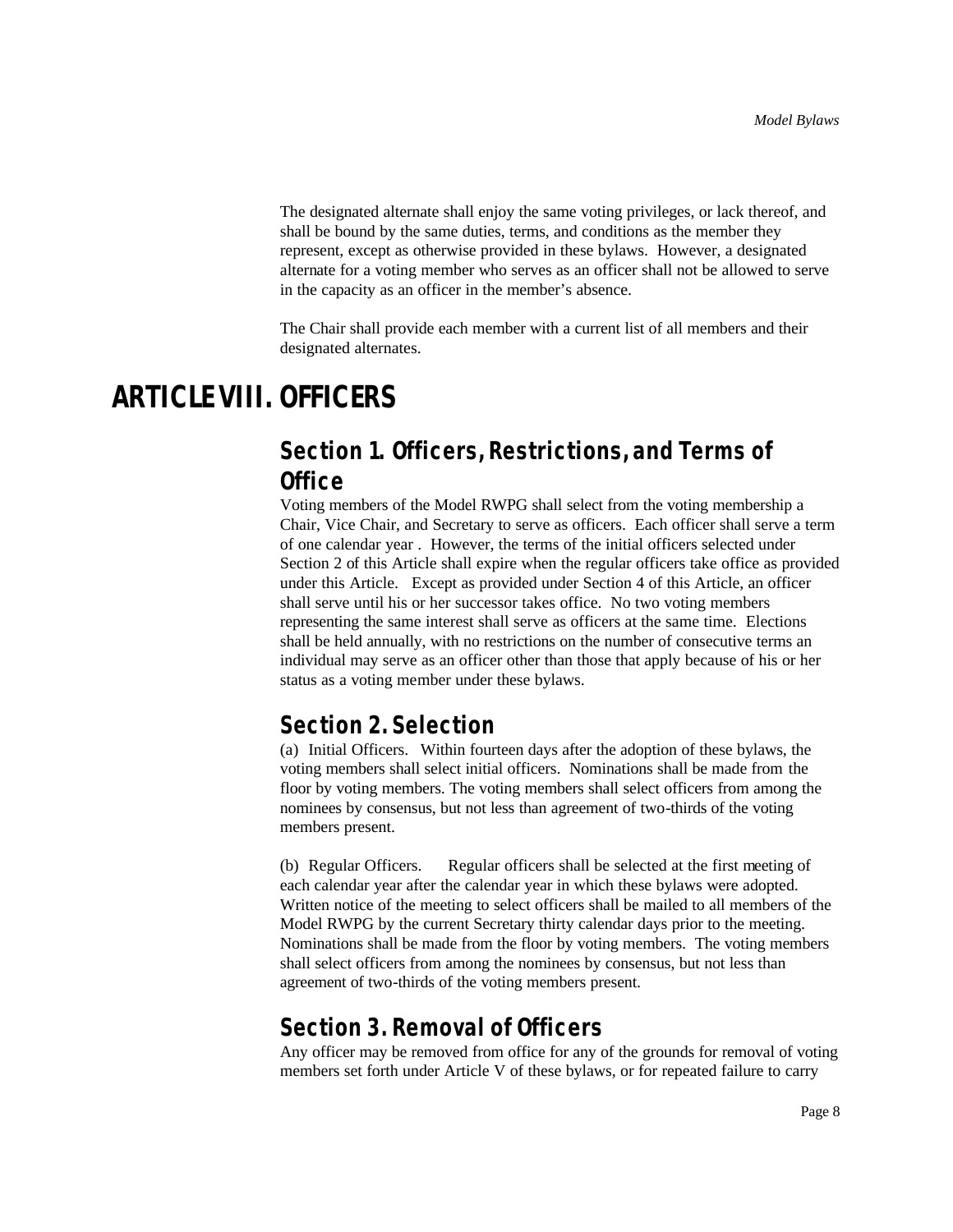out the duties of the office, by a consensus, but not less than agreement of two-thirds of the voting members present. Removal of an officer shall be set as an agenda item at the next scheduled meeting upon written request signed by five voting members to the Chair or Secretary. The Chair or Secretary receiving the request shall notify the officer in writing that he or she shall be subject to a removal action at the next scheduled meeting. At the meeting, the officer subject to the possible removal action may present evidence of why he or she should not be removed. If the Chair is the subject of the possible removal action, the Vice-Chair shall preside over the meeting during the agenda item concerning the Chair's removal. The officer subject to the removal action shall not participate in any way in the removal decision, nor shall his or her membership count as part of the total membership for purposes of calculating a two-thirds vote. The notice of the meeting shall be posted in accordance with the Open Meetings Act and shall state that the issue of possibly removing the officer will be on the agenda. Any vacancy caused by the removal shall be filled as provided under Section 4 of this Article.

#### **Section 4. Vacancies of Officers**

Whenever an officer vacancy exists because of death, resignation, or removal, the vacancy shall be filled within thirty days of the event causing the vacancy. Nominations shall be made from the floor by voting members. The voting members shall select a replacement officer from among the nominees by consensus, but not less than agreement of two-thirds of the voting members present. The next highest ranking officer shall serve in the vacant position until a successor takes office, unless the office of the Secretary becomes vacant, in which case the Chair shall appoint a willing voting member to serve as Secretary until the successor to the Secretary takes office. The person selected to fill a vacancy for an officer shall serve for the unexpired term of his or her predecessor in office.

#### **Section 5. Duties of Each Officer**

(a) Chair. The Chair shall be the executive officer of the Model RWPG. The Chair will preside at all meetings of the Model RWPG and perform all duties provided by these bylaws. If the Chair is unable to carry out his/her duties, the Vice Chair shall assume the duties of the Chair.

(b) Vice Chair. The Vice Chair shall assist the Chair in the discharge of his/her duties and, in the absence of the Chair, shall assume the Chair's full responsibilities and duties. In the event the Chair is unable to carry out his/her duties, the Vice Chair shall serve as Chair until the Model RWPG elects a new Chair under Section 4 of this Article. The Vice-Chair shall perform other duties as assigned by the Chair, or these bylaws.

(c) Secretary. The Secretary shall maintain the minutes and take attendance of the Model RWPG meetings. The minutes and attendance shall be kept as part of the Model RWPG official records. The Secretary shall insure that all notices are properly posted as provided in the bylaws, as required by law, and as required by the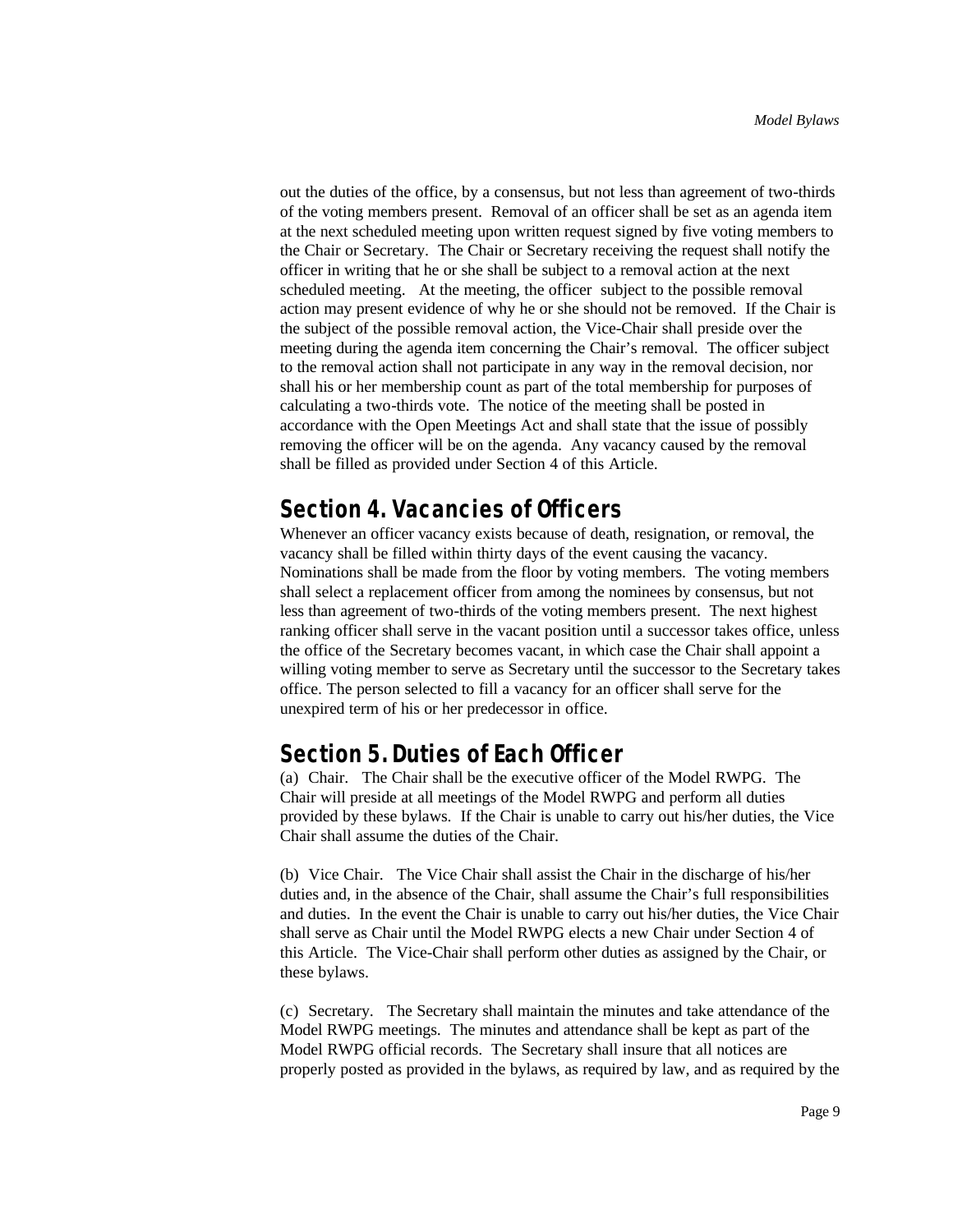Texas Open Meetings Act. The Secretary shall perform other duties as assigned by the Chair or these bylaws. If the both the Chair and Vice Chair are unable to carry out the duties of the Chair, the Secretary shall assume the duties of the Chair.

## **Section 6. Executive Committee**

The Executive Committee shall be composed of five Model RWPG members, including the Chair, Vice Chair, Secretary, and two members-at-large. No two voting members representing the same interest shall serve as members of the Executive Committee at the same time. The two members-at-large shall be selected annually in the same manner and with the same terms as set forth for the selection of officers under this Article. Members-at-large shall be removed and their vacancies filled in the manner prescribed for officers under this Article.

The Executive Committee shall be responsible for carrying out the duties imposed on it in these bylaws. The voting members of the Model RWPG may delegate any administrative decisions to the Executive Committee unless provided otherwise in these bylaws.

All meetings of the Executive Committee shall comply with the provisions related to meetings generally as set forth in Article IX of these bylaws.

## **Section 7. Designated Alternates**

A designated alternate of a member serving as an officer shall not serve in the member's capacity as an officer in lieu of the member. When an officer is absent or otherwise unable to serve, the next highest ranking officer shall serve for the officer. If no lower ranking officer exists or can serve, then a member designated by the Chair or acting Chair shall serve for the officer.

# **ARTICLE IX. MEETINGS**

#### **Section 1. Open Meetings and Notice**

All meetings of the Model RWPG, its committees and/or sub-groups, shall be posted and open to the public in the manner of a governmental body under the Texas Open Meetings Act and as set forth in TWDB rules. All actions of the Model RWPG shall be deliberated and undertaken in open meeting, unless otherwise authorized by the Texas Open Meetings Act. The time and place of meetings shall be set to facilitate, to the greatest extent possible, the participation of the public in the regional water planning process. Copies of all materials presented or discussed shall be made available for public inspection prior to and following any meeting of the Model RWPG.

# **Section 2. Regular Meetings**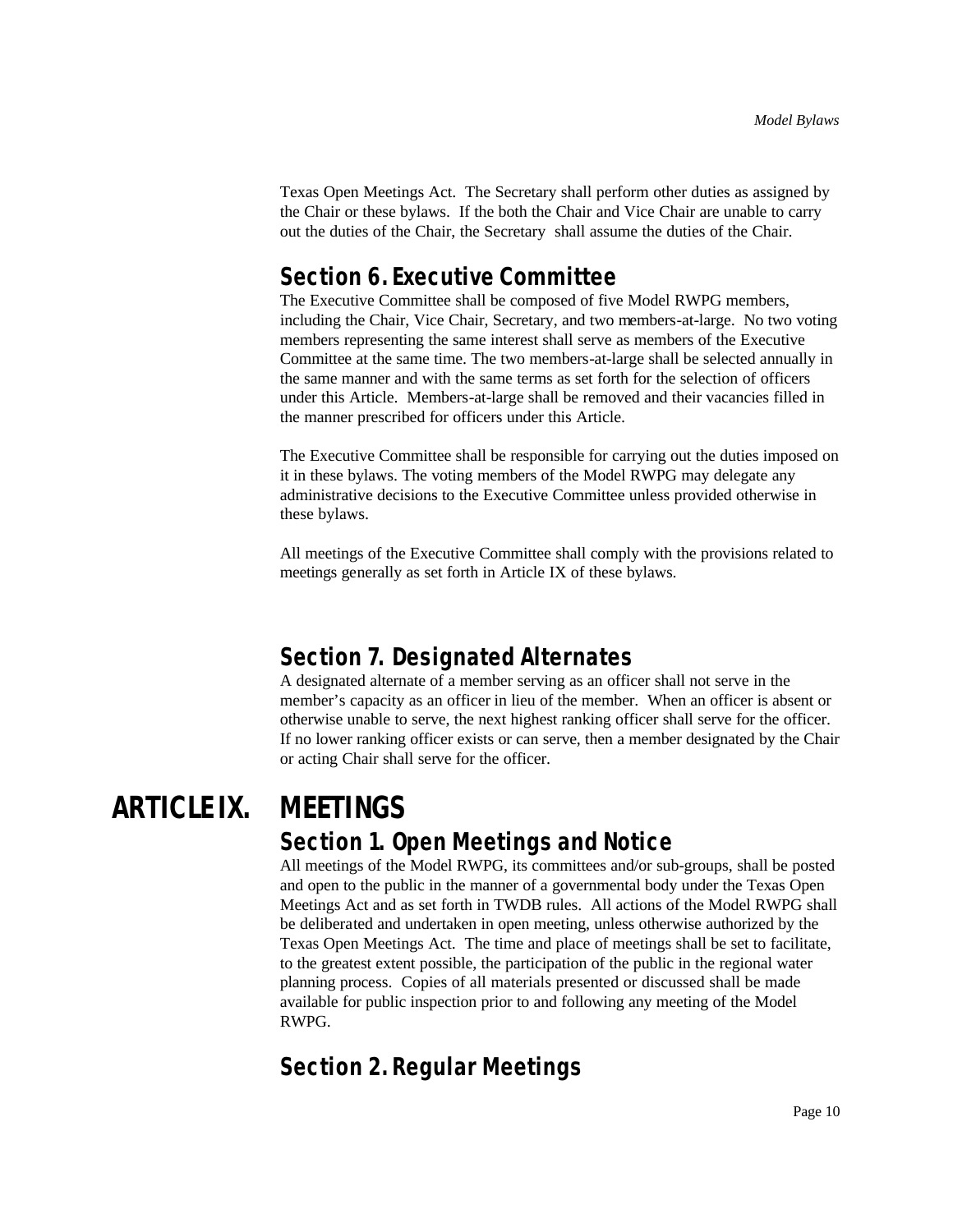At least one regular meeting of the Model RWPG shall be held in each calendar month. At the first meeting after the adoption of these bylaws and the first meeting of each calendar year thereafter, the Model RWPG shall establish and adopt a regular meeting schedule for the ensuing year. The Secretary shall insure that an advance notice and an agenda for regular meetings will be provided to the full membership of the Model RWPG at least ten calendar days in advance by first class U.S. Mail, facsimile, or electronic mail. Supporting information and member-requested materials shall be distributed to the full membership with the notice and agenda or at the meeting, as deemed appropriate by the Chair

# **Section 3. Called (Special) Meetings**

The Chair or a majority of the voting members of the Model RWPG may call special meetings of the Model RWPG. The Secretary shall insure that advance notice and an agenda for the called meeting is provided to the full membership of the Model RWPG at least five calendar days in advance by first class U.S. Mail, facsimile, or electronic mail. Supporting information and member-requested materials shall be distributed to the full membership with the notice and agenda or at the meeting, as deemed appropriate by the Chair.

## **Section 4. Agenda**

The Secretary of the Model RWPG shall insure that an agenda is prepared and distributed for all meetings, in accordance with Sections 2 and 3 of this Article. Items shall be placed on the agenda by the request of the Chair or by the request of at least three voting members of the Model RWPG. Consideration for approval of the previous meeting's minutes, as applicable, shall always be among the first items on the agenda. Copies of the agenda and all supporting information shall be made available for public inspection prior to and following any meeting of the Model RWPG.

## **Section 5. Quorum**

A quorum of the Model RWPG shall be a simple majority of the voting members or their designated alternates excluding vacancies. At least a quorum shall be necessary to conduct any business of the Model RWPG.

# **Section 6. Applicability of Robert's Rules of Order**

Except as otherwise provided in these bylaws, meetings of the Model RWPG shall be conducted under the provisions of the most current edition of *Robert's Rules of Order*. However, failure to follow such rules shall not constitute grounds for appeal of an action or a decision of the Model RWPG.

# **Section 7. Public Hearings/Meetings Required By Law**

The Model RWPG shall post notice and conduct public hearings and public meetings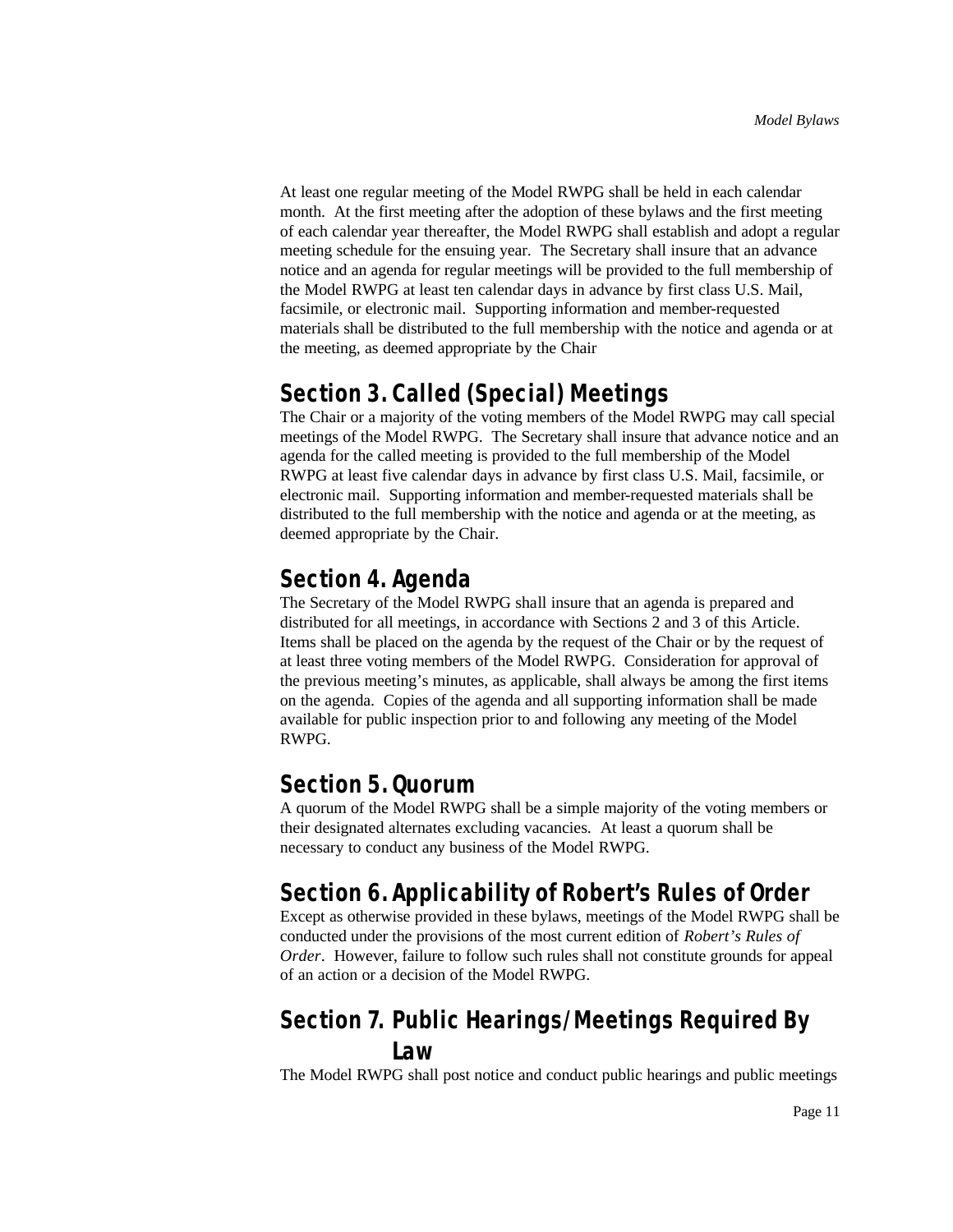that are specifically required by statute and/or TWDB rule, including those set forth for preplanning, draft regional water plan presentation, adoption of amendments to the regional water plan, and final regional water plan adoption, in accordance with the requirements of the relevant state law and/or TWDB rules. Notification requirements may be different than those specified in Section 1 of this Article and are specifically delineated in Texas Water Code §16.053 and/or 31 TAC §357.12.

#### **Section 8. Minutes**

(a) The Secretary shall insure that minutes of all meetings of the Model RWPG are prepared. The minutes shall:

(1) state the subject of each deliberation;

(2) indicate each vote, order, decision, or other action taken;

(3) indicate those members in attendance, noting the presence of a quorum, and noting the presence of those members of the public who participate in the course of the meeting;

(4) represent an accurate summary of the meeting's record; and

state any other information required by these bylaws to be included in the minutes.

(b) The Secretary shall insure that true copies of the minutes are provided to the full membership as soon as possible following the meeting, but no later than ten calendar days prior to the next regular meeting of the Model RWPG.

# **ARTICLE X. MAKING DECISIONS**

#### **Section 1. Applicability; No Written Proxies**

(a) Unless the method for making a particular decision is set forth in these bylaws, the Model RWPG, its committees, and subgroups shall make all decisions utilizing the process set forth in Section 2 of this Article.

(b) Written proxies shall not be allowed in any decision-making by the Model RWPG, its committees, or its subgroups. However, designated alternates shall be allowed to participate in decision making as set forth in these bylaws. Because it is important in achieving consensus for all members to participate actively, keep up-todate on the progress of the group, and develop a common base of information, members shall in good faith attempt to minimize the number of times they are absent from meetings or are represented by their designated alternates.

#### **Section 2. Decision-Making Process**

(a) Use of Consensus. The Model RWPG shall attempt to make decisions using a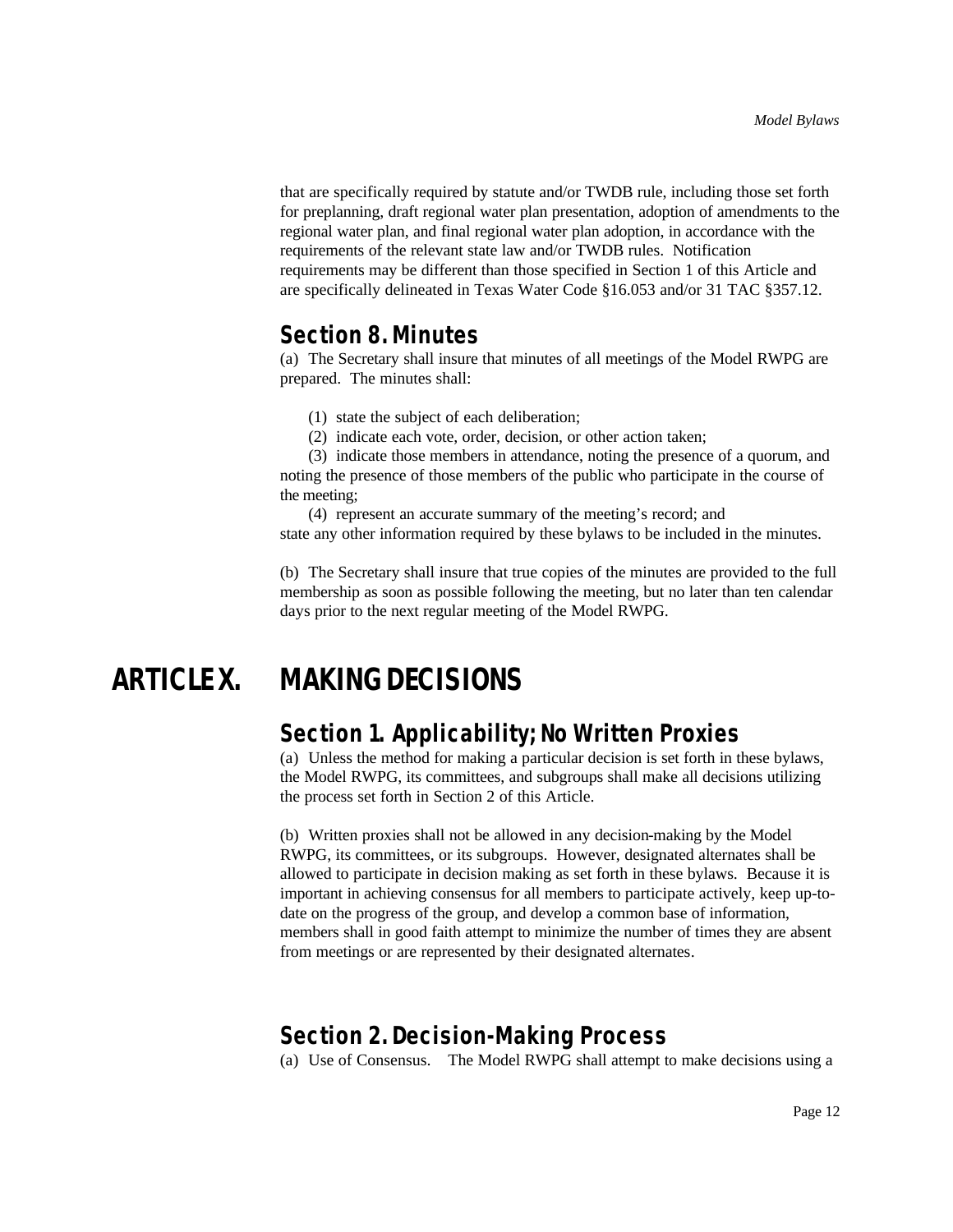consensus decision-making process. Consensus is an agreement built by identifying and exploring all members' interests and by assembling a package agreement which satisfies these interests to the greatest extent possible. A consensus is reached when all voting members agree that their major interests have been taken into consideration and addressed in a satisfactory manner so that they can support the decision of the group. The process of building consensus involves the development of alternatives and the assessment of the impacts of those alternatives.

Consensus does not necessarily mean unanimity. Some members may strongly endorse a particular solution while others may accept it as a workable agreement. A member can participate in the consensus without embracing each element of the agreement with the same fervor as other members, or necessarily having each of his or her interests satisfied to the fullest extent. In a consensus agreement, the members recognize that, given the combination of gains and trade-offs in the decision package and given the current circumstances and alternative options, the resulting agreement is the best one the voting members can make at this time.

(b) Failure to Reach Consensus. If after good faith negotiations it appears likely to the Chair that the voting members will be unable to reach consensus, the Chair shall entertain the following:

(1) a motion to put the issue to a vote to be conclusively decided by agreement of not less than two-thirds of the voting members present; or

(2) a motion to put the issue to a vote as to whether to submit the issue to Alternative Dispute Resolution ("ADR") as set forth under Section 3 of this Article and identifying the members that shall participate in the ADR procedure ("ADR members"), such motion to be decided either by consensus or agreement of not less than two-thirds of the voting members present.

#### **Section 3. Alternative Dispute Resolution**

(a) If a vote under Section 2 (b)(2) of this Article prevails, the ADR members shall agree upon the method of ADR and the use of a mutually acceptable impartial third party to facilitate resolution of the dispute. The ADR procedures shall be in writing, shall be executed by all ADR members before ADR begins, and shall include the following:

(1) the type or series of ADR criteria determined by all ADR members to be appropriate for the size and complexity of the issue, project, or proposed action in dispute;

(2) the length of time to be allowed the parties to engage in any ADR procedure;

(3) the name(s) of the impartial third party to be utilized in facilitating any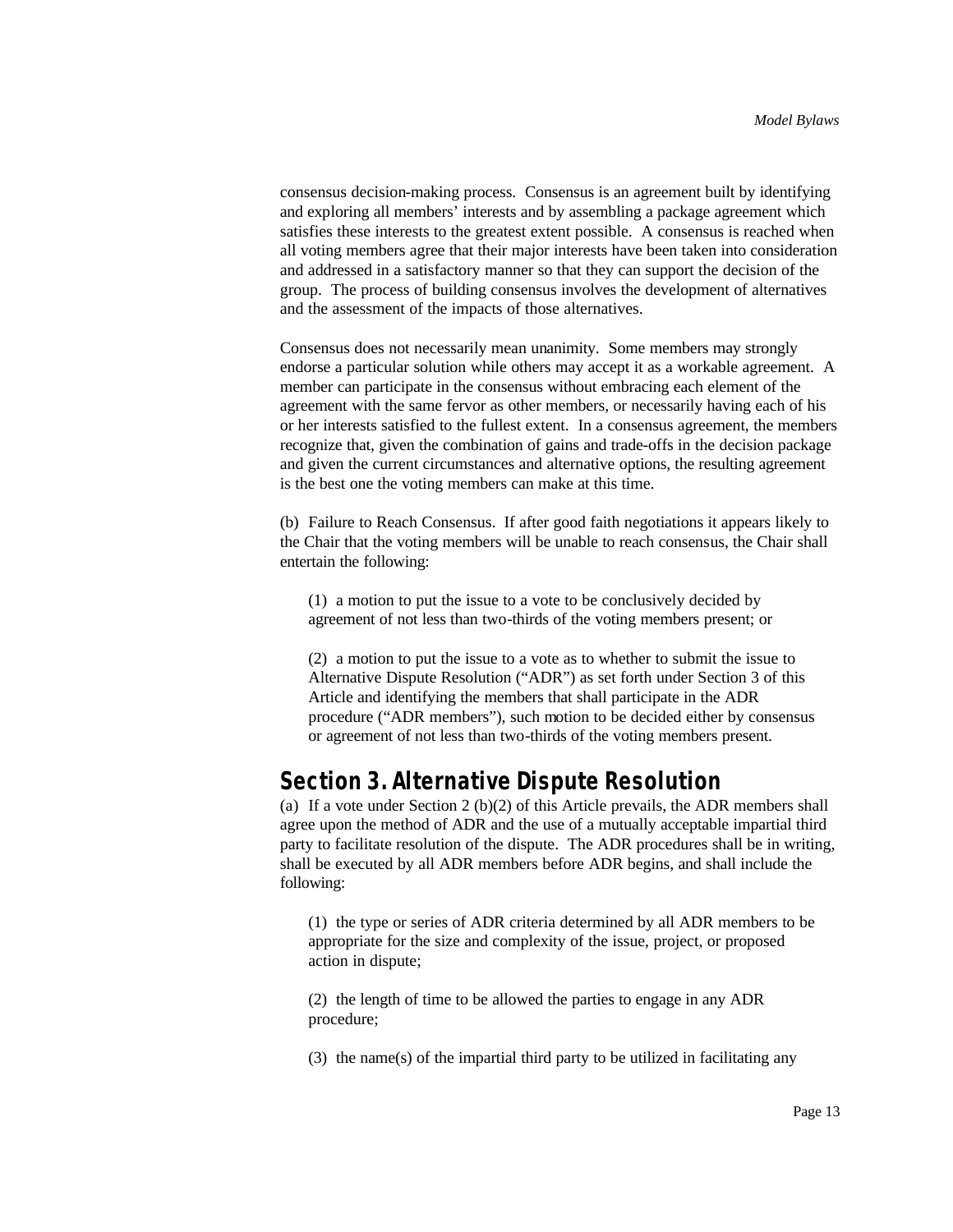process, procedure, or method by which a resolution may be agreed upon;

(4) an agreement between all ADR members as to the method of payment for any costs associated with an ADR procedure;

(5) an agreement between all ADR members that the impartial third party may not compel the ADR members to enter into a binding agreement, nor shall the impartial third party have the authority to sanction or penalize any ADR member;

(6) an agreement between all ADR members that, by mutual consent, they may permit persons who are not ADR members to be included as participants in discussion and as experts;

(7) an agreement between all ADR members that they will continue with ADR procedures through the time frame established in subdivision (2) of this subsection until a settlement is reached, one of the ADR members withdraws from the process, or the impartial third party concludes and informs the parties that ADR measures are not necessary or desirable; and

(8) an agreement between all ADR members that any ADR procedure used shall provide the method(s) by which any agreement between the parties shall become effective, such as a change order to a plan or a written agreement governing the issue.

(b) An agreement or settlement arrived at under this section shall not become binding on the ADR members until all ADR members agree in writing to all of the terms of the agreement or settlement.

(c) If the ADR members reach an agreement on the issue, the voting members shall once again consider the issue utilizing the decision-making process set forth under Section 2 of this Article. However, if the voting members fail to reach consensus on the issue a second time, the Chair shall call for a vote as provided under Section 2(b)(1) of this Article. The parties shall utilize the procedures set forth in this Article until the issue is resolved or abandoned.

# **Section 4. Final Adoption of Regional Water Plan; Amendments**

The voting members of the Model RWPG shall finally adopt the regional water plan for the Model RWPA, and any amendments thereto by consensus, but not less than agreement of two-thirds of the voting membership.

# **ARTICLE XI. BOOKS AND RECORDS Section 1. Required Documents And Retainment**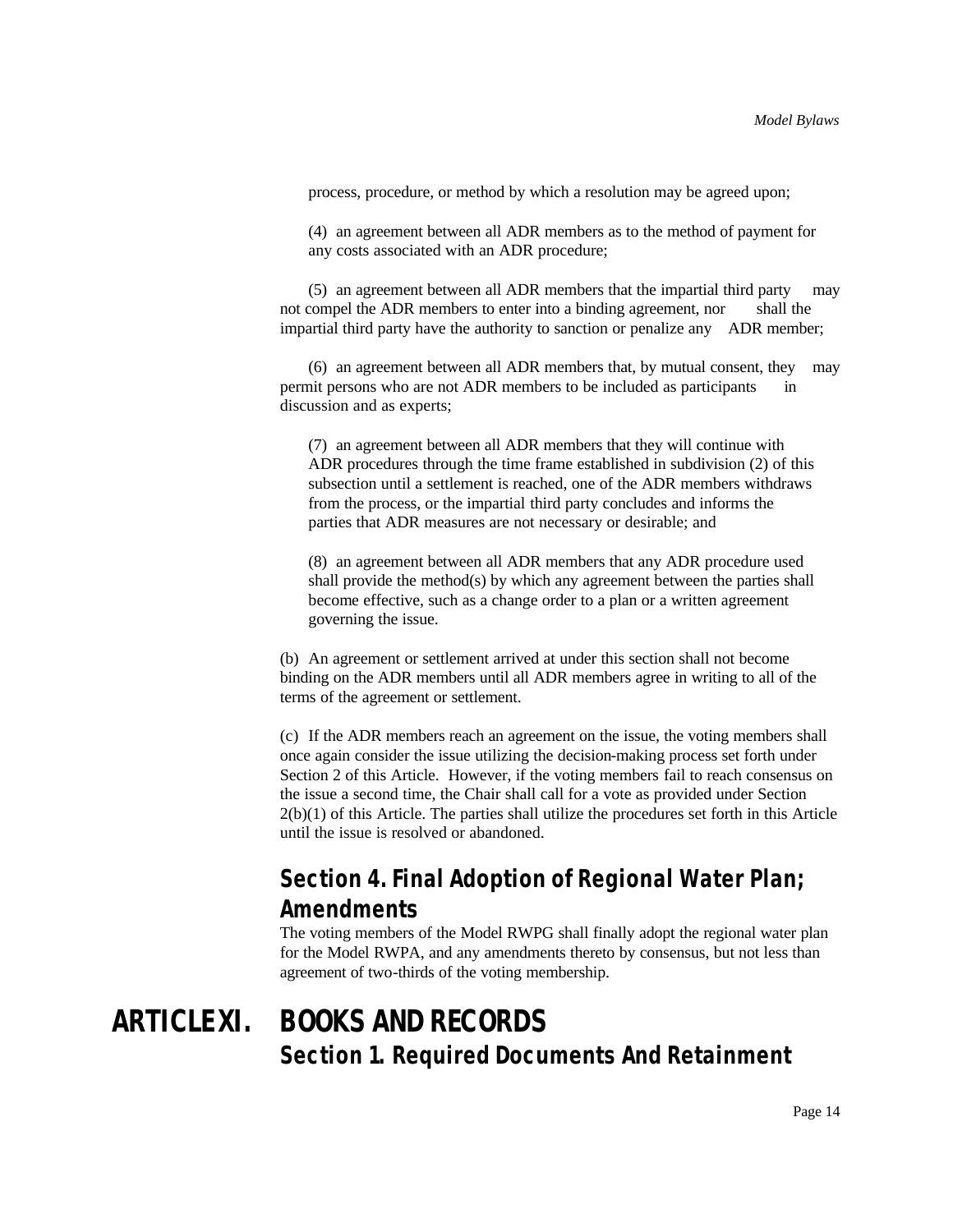Records of the Model RWPG, including: a current membership list with addresses, affiliations, and phone numbers, if not unlisted; the current roster of officers; a copy of the written record of designation of the political subdivision(s) as representative(s) of the Model RWPG; minutes; agendas; notices; contracts, subcontracts, annual financial statements, and any and all financial records and supporting information; bylaws; records of public hearing; correspondence; memoranda; phone logs; committee or subgroup recommendations or findings; draft and final plans; studies; data of any sort; computer records or models; executive summaries; other work products; and any other pertinent information of a public nature shall be kept at the principal office of the Model RWPG for a period of at least five years.

### **Section 2. Inspection And Copying**

Records of the Model RWPG shall be available for inspection and copying at the principal place of business of the representative political subdivision during normal business hours. Procedures and fees for copying and inspection shall be the same as those used by the political subdivision housing the principal office of the Model RWPG for inspection and copying of its own public records.

## **Section 3. Availability of Reports**

All reports, planning documents, and work products resulting from projects funded by the TWDB shall be made available to the TWDB, the Texas Parks and Wildlife Department, and the Texas Natural Resource Conservation Commission or their successor agencies. At least one copy of the approved regional water plan shall be placed in the county clerk's office for each county and in at least one public library of each county having land within the Model RWPA, in accordance with state law.

# **ARTICLE XII. COMMITTEES Section 1. Establishment**

The Model RWPG may by motion establish committees and subgroups to assist and advise the Model RWPG in the development of the regional water management plan. The committee or subgroup may be formed to address specific issues assigned by the Model RWPG and may have a specified term of membership.

# **Section 2. Membership**

Membership in the committees and subgroups shall generally follow the requirements and procedures of Article V of these bylaws; membership of the committees and subgroups should be inclusive, rather than exclusive in nature; the interests identified in the initial coordinating body will be invited to participate, as well as other interests that have been identified. Appointment to committees or subgroups shall be made by consensus, but not less than agreement of two-thirds of the voting membership. The terms of office for all members of committees and subgroups shall be either upon the expiration of the term, if any, specified by the Model RWPG in the establishing motion for the committee or subgroup, or upon the expiration of the persons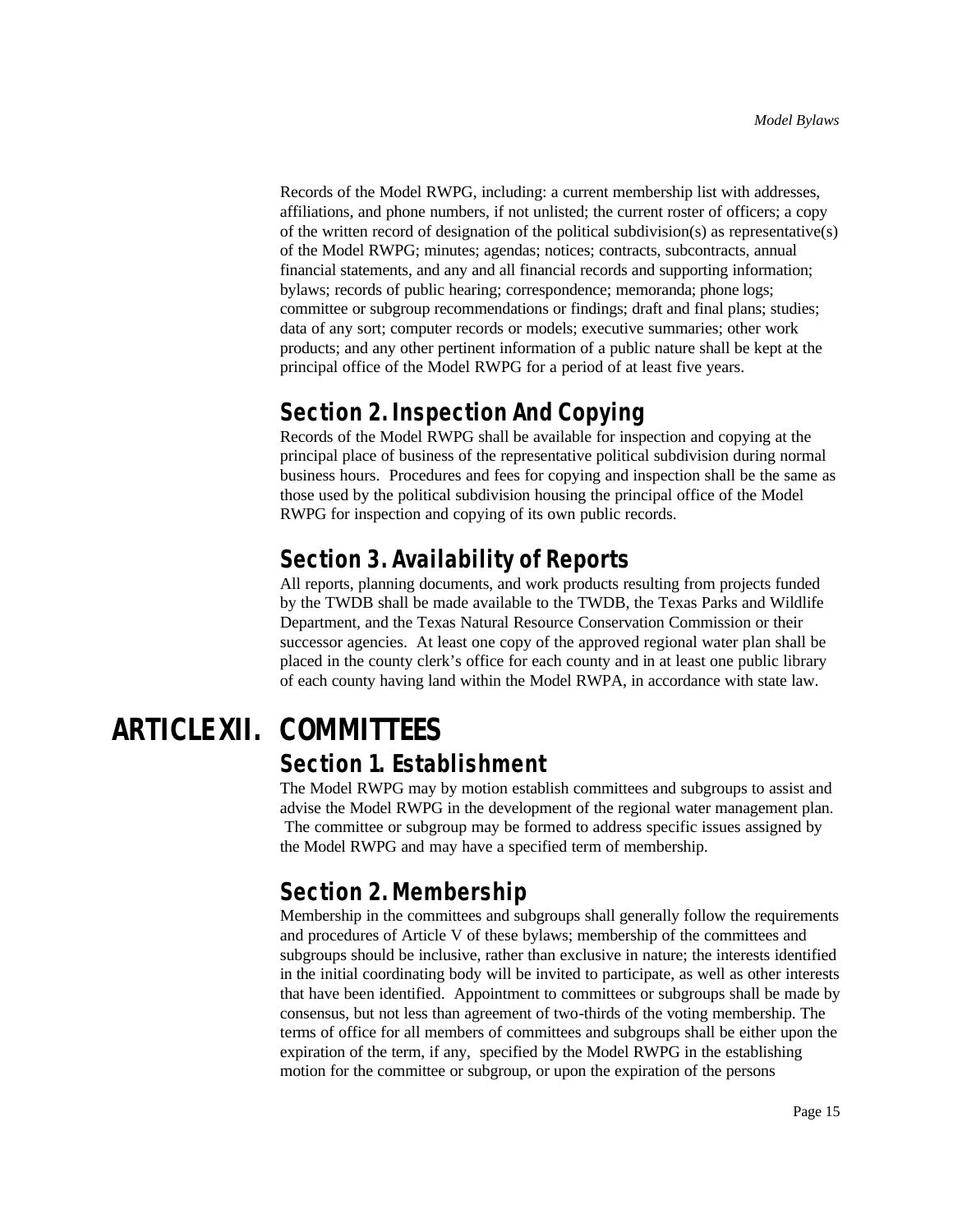membership in the Model RWPG.

#### **Section 3. Officers**

The Chair, Vice-chair, and Secretary of a committee or subgroup established by the Model RWPG shall be selected from the duly-elected members of the respective committee or subgroup. The Chair, Vice Chair, and Secretary of the committee or subgroup established by the Model RWPG shall be elected to their respective offices by a majority affirmative vote of the members of the committee or subgroup. Additional committee or subgroup officers with associated responsibilities may be created as necessary by a majority affirmative vote of the members of the committee or subgroup. The additional officers shall be elected by a majority affirmative vote of the members of the committee or subgroup.

## **Section 4. Meetings**

Requirements and procedures for committee or subgroup meetings shall follow those established in Article IX of these bylaws, including requirements for notice. Committees or subgroups may adopt their own rules of procedure, if authorized by the Model RWPG and the rules are not in conflict with state law, TWDB rules, or these bylaws.

## **Section 5. Books And Records**

Requirements and procedures for committee or subgroup books and records shall follow those established for the Model RWPG in Article XI of these bylaws.

# **Section 6. Code of Conduct**

Members of a committee or subgroup are subject to the requirements of Article V, Section 6 of these bylaws.

# **ARTICLE XIII. COMPENSATION**

Members of the Model RWPG are not to be compensated for their expenses by the State of Texas. All travel expenses will be documented by the members and submitted to the political subdivision designated by the Model RWPG to apply to TWDB for funding. The political subdivision contracting with the TWDB for the Model RWPG shall compile the travel information from the members, which will be counted as an in-kind expense at the state rate that is in effect at the time the travel occurred.

# **ARTICLE XIV. COST ALLOCATION**

The voting members of the Model RWPG shall develop and approve an equitable method or formula for the allocation of costs associated with the local match for state funding.

# **ARTICLE XV. CONTRACTUAL SERVICES**